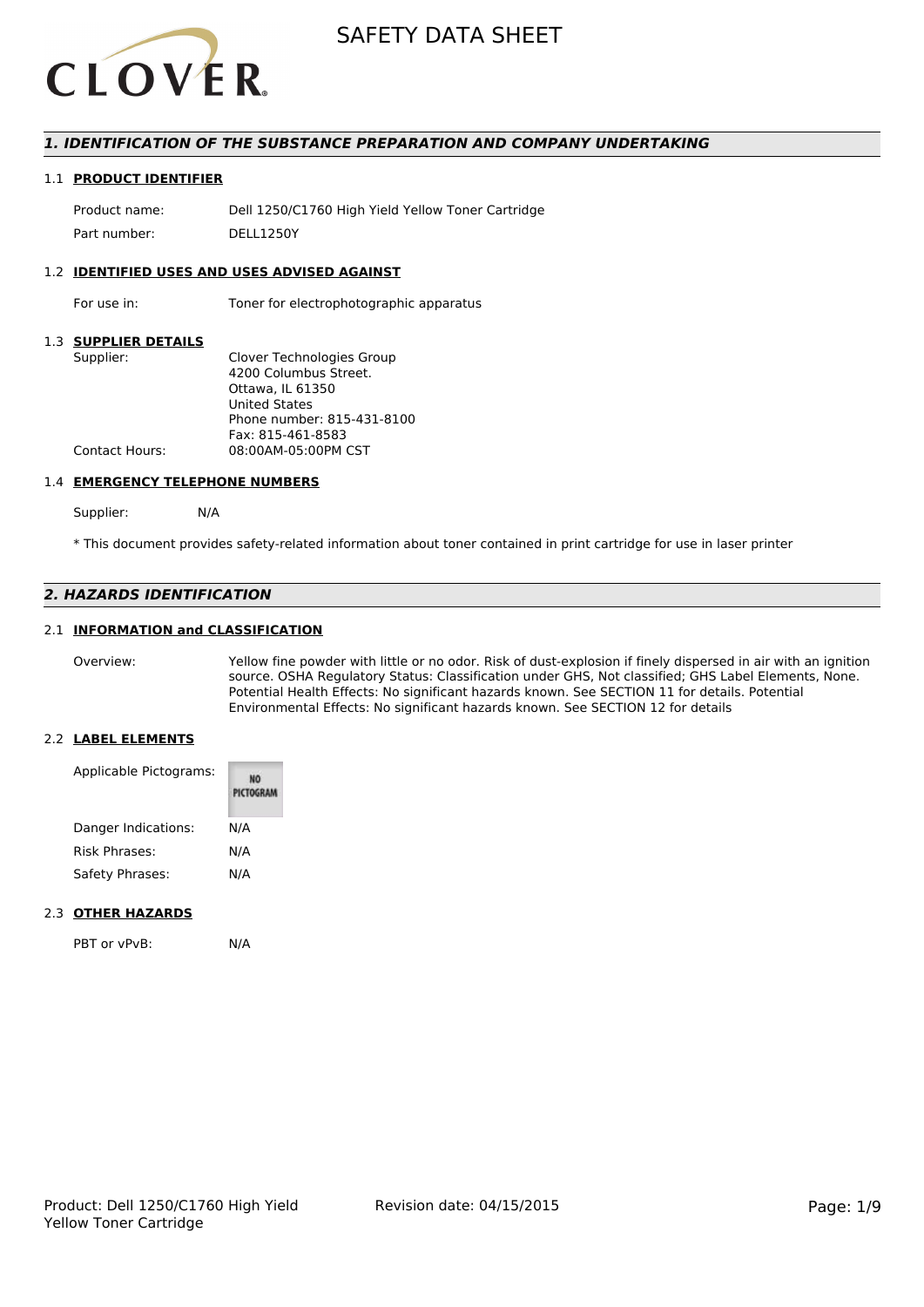

# *3. COMPOSITION / INFORMATION ON INGREDIENTS*

| Ingredients               | <b>CAS number</b>   | Weight %  | <b>OSHA</b> | <b>ACGIH</b> | Other |
|---------------------------|---------------------|-----------|-------------|--------------|-------|
|                           |                     |           | <b>PEL</b>  | <b>TLV</b>   |       |
|                           |                     |           |             |              |       |
| Saturated polyester resin | <b>TRADE SECRET</b> | 60-70     |             |              |       |
| Vinyl resin (non-         | <b>TRADE SECRET</b> | $10 - 20$ |             |              |       |
| chlorinated)              |                     |           |             |              |       |
| Silica                    | 68909-20-6/67762-9  | $3 - 7$   |             |              |       |
|                           | $0 - 7$             |           |             |              |       |
| Pigment                   | <b>TRADE SECRET</b> | $3 - 7$   |             |              |       |
| Wax                       | <b>TRADE SECRET</b> | 1-3       |             |              |       |
| Titanium dioxide          | 13463-67-7          | 1-4       |             |              |       |

## The Full Text for all R-Phrases are Displayed in Section 16

## **COMPOSITION COMMENTS**

The Data Shown is in accordance with the latest Directives. This section provides composition information for the toner powder contained in specially designed container inside of the print cartridge.

# *4. FIRST-AID MEASURES*

# 4.1 **FIRST AID MEASURES**

# 4.1.1 **FIRST AID INSTRUCTIONS BY RELEVANT ROUTES OF EXPOSURE**

| Inhalation:   | Move to fresh air and gargle with water. If accompanied with breathing difficulty, take first aid<br>measures such as artificial respiration and call a physician immediately. |
|---------------|--------------------------------------------------------------------------------------------------------------------------------------------------------------------------------|
| Eye contact:  | Do not rub. Flush with large amount of water until particles are removed. Seek medical advice.                                                                                 |
| Skin contact: | Wash with soap and water.                                                                                                                                                      |
| Ingestion:    | Rinse mouth. Seek medical advice.                                                                                                                                              |

#### 4.1.2 **ADDITIONAL FIRST AID INFORMATION**

Additional first aid information: N/A Immediate Medical Attention Required: N/A

#### 4.2 **SYMPTOMS AND EFFECTS**

Acute Symptoms from Exposure: N/A Delayed Symptoms from Exposure: N/A

#### 4.3 **IMMEDIATE SPECIAL TREATMENT OR EQUIPMENT REQUIRED**

N/A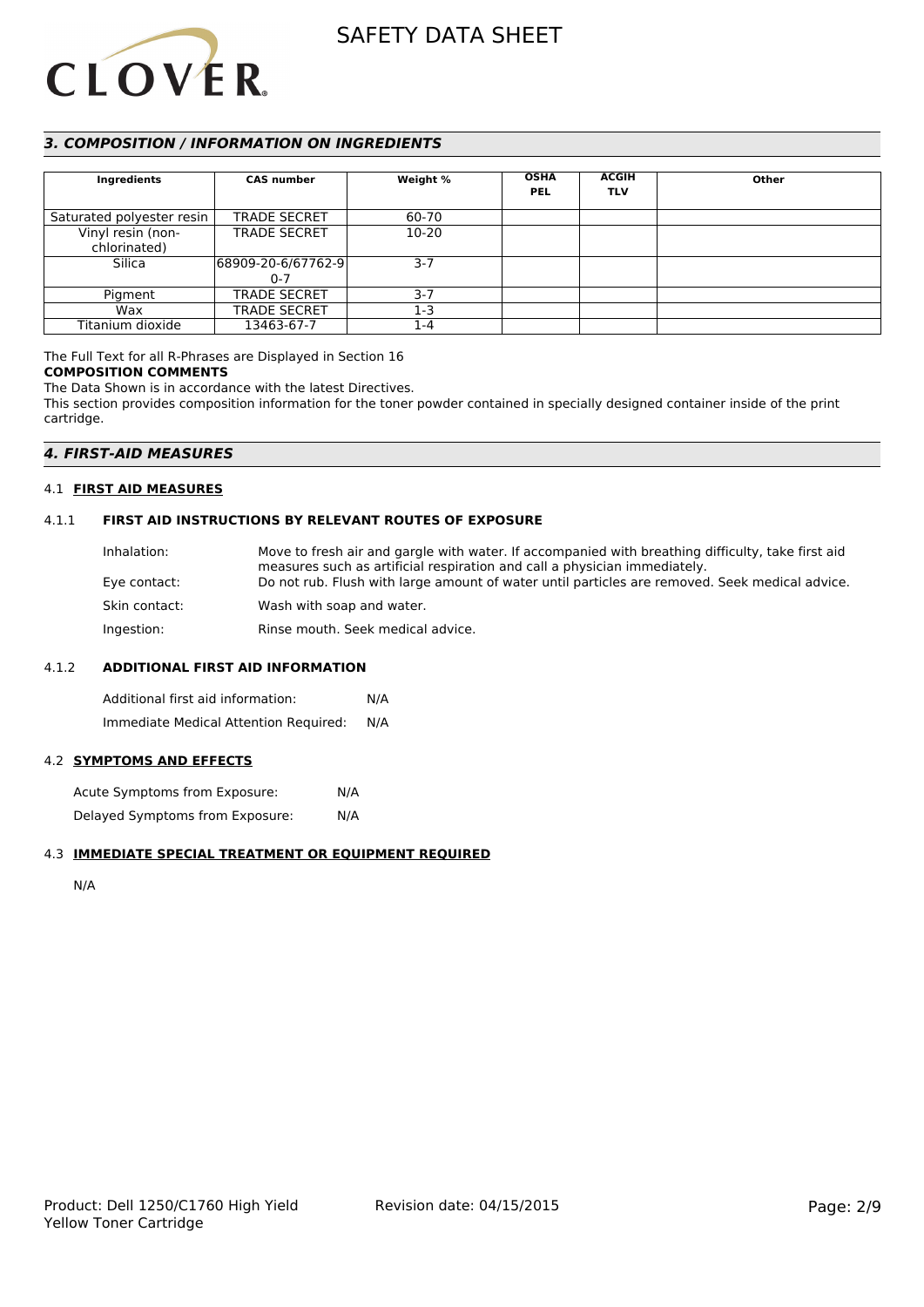

# *5. FIRE-FIGHTING MEASURES*

#### 5.1 **EXTINGUISHING MEDIA**

| Recommended Extinguishing Media:    | Water spray or fog, CO2, dry chemicals                                                    |
|-------------------------------------|-------------------------------------------------------------------------------------------|
| Extinguishing Media Not to be Used: | Strong water current may cause powder to disperse and form explosive dust-air<br>mixture. |

## 5.2 **SPECIAL HAZARD**

Unusual Fire/Explosion Hazards: Fine powder may form explosive dust-air mixture if finely dispersed in air. Fume and smoke may include toxic substances such as aromatic compounds. Extinguishing Media Not to be Used: N/A

#### 5.3 **ADVICE FOR FIRE FIGHTERS**

Avoid inhalation of smoke. Wear protective cloting an wear self-contained breathing apparatus

# *6. ACCIDENTAL RELEASE MEASURES*

# 6.1 **PERSONAL PRECAUTIONS, PROTECTIVE EQUIPMENT AND EMERGENCY PROCEDURES**

#### 6.1.1 **PRECAUTIONS FOR NON-EMERGENCY PERSONNEL**

Avoid breathing dust. Dust-proof masks should be worn when working.

#### 6.1.2 **ADDITIONAL FIRST AID INFORMATION**

N/A

#### 6.1.3 **PERSONAL PROTECTION**

Wear personal protective equipment as described in Section 8.

#### 6.2 **ENVIRONMENTAL PRECAUTIONS**

Regulatory Information: Keep product out of sewers and watercourses.

#### 6.3 **METHODS AND MATERIAL FOR CONTAINMENT AND CLEANUP**

Spill or Leak Cleanup Procedures: Keep in air-tight container. Sweep the spilled powder slowly. Clean the remainder with wet cloth, wet paper, or vacuum cleaner. Vacuum cleaner must be equipped with dust proof filter and must be explosion-proof.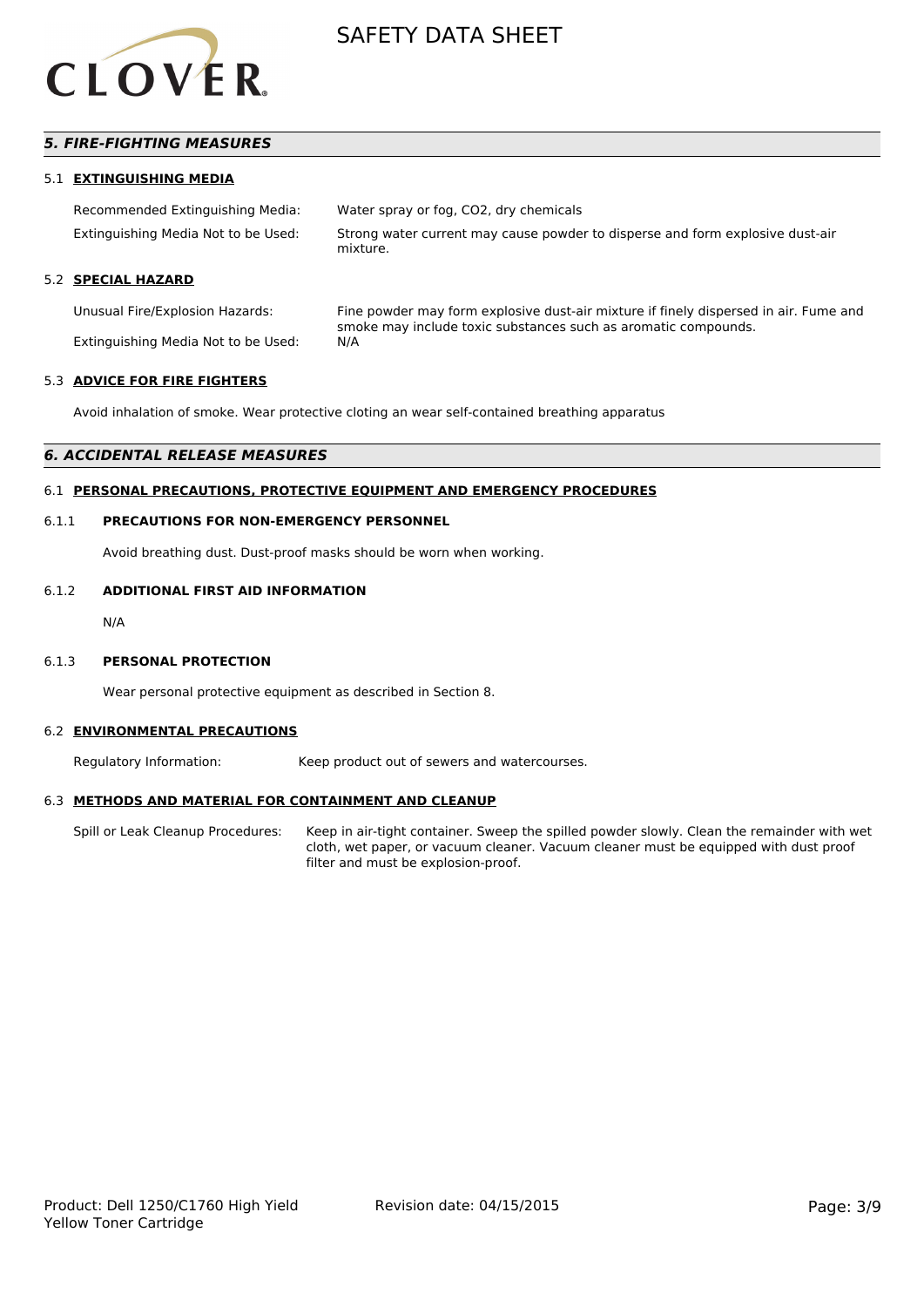

# *7. HANDLING AND STORAGE*

#### 7.1 **PRECAUTIONS FOR SAFE HANDLING**

Recommendations for Handling: No special precautions when used as intended. Keep containers closed, avoid creating dust. Keep away from ignition sources. Advice on General Hygiene: Never eat, drink or smoke in work areas. Practice good personal hygiene after using this material, especially before eating, drinking, smoking, using the restroom, or applying cosmetics.

#### 7.2 **CONDITIONS FOR SAFE STORAGE**

Avoid high temperatures, >100°F/32°C

#### 7.3 **SPECIFIC END USES**

Printing devices

#### *8. EXPOSURE CONTROLS/PERSONAL PROTECTION*

#### 8.1 **CONTROL PARAMETERS**

The best protection is to enclose operations and/or provide local exhaust ventilation at the site of chemical release in order to maintain airborne concentrations of the product below OSHA PELs (See Section 2). Local exhaust ventilation is preferred because it prevents contaminant dispersion into the work area by controlling it at its source.

#### 8.2 **EXPOSURE CONTROLS**

#### **Respiratory protection:**

IMPROPER USE OF RESPIRATORS IS DANGEROUS. Seek professional advice prior to respirator selection and use. Follow OSHA respirator regulations (29 CFR 1910.134 and 1910.137) and, if necessary, wear a NIOSH approved respirator. Select respirator based on its suitability to provide adequate worker protection for given work conditions, levels of airborne contamination, and sufficient levels of oxygen.

#### **Eye/Face Protection:**

Contact lenses are not eye protective devices. Appropriate eye protection must be worn instead of, or in conjunction with contact lenses.

#### **Hand/Skin Protection:**

For emergency or non-routine operations (cleaning spills, reactor vessels, or storage tanks), wear an SCBA. WARNING! Air purifying respirators do not protect worker in oxygen deficient atmospheres.

#### **Additional Protection:**

N/A

#### **Protective Clothing and Equipment:**

Wear chemically protective gloves, boots, aprons, and gauntlets to prevent prolonged or repeated skin contact. Wear splashproof chemical goggles and face shield when working with liquid, unless full face piece respiratory protection is worn.

#### **Safety Stations:**

Make emergency eyewash stations, safety/quick-drench showers, and washing facilities available in work area.

#### **Contaminated Equipment:**

Separate contaminated work clothes from street clothes. Launder before reuse. Remove material from your shoes and clean personal protective equipment. Never take home contaminated clothing.

#### **Comments:**

Never eat, drink or smoke in work areas. Practice good personal hygiene after using this material, especially before eating, drinking, smoking, using the restroom, or applying cosmetics.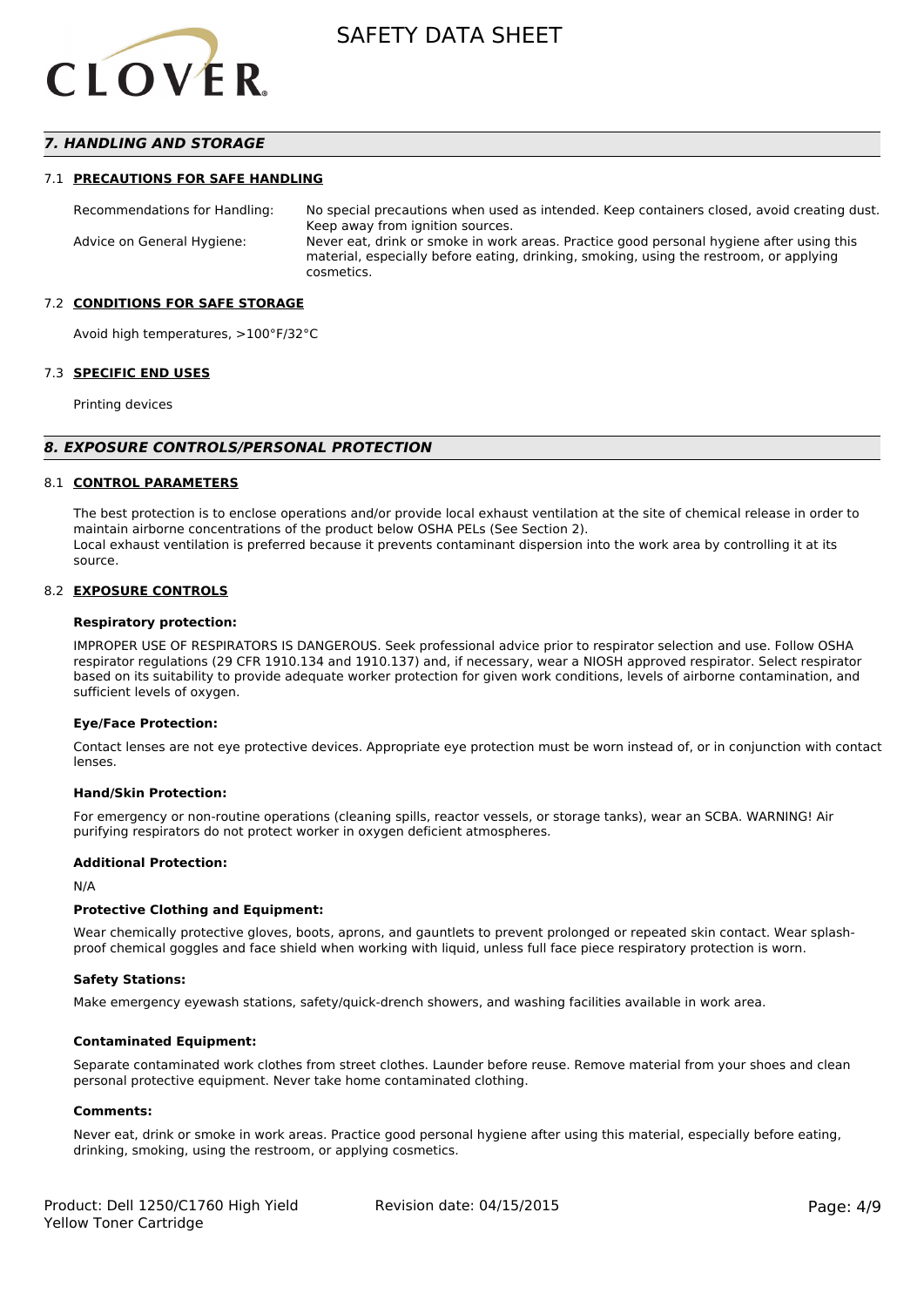

# *9. PHYSICAL AND CHEMICAL PROPERTIES*

# 9.1 **DETAIL INFORMATION**

| Physical state:            | APPEARANCE: Yellow powder     |
|----------------------------|-------------------------------|
| Color:                     | Yellow                        |
| Odor:                      | Slight odor                   |
| Odor threshold:            | N/A                           |
|                            |                               |
| Boiling point:             | N/A                           |
| Melting point:             | App. 120°C (Flow temperature) |
| Flash point:               | N/A                           |
| <b>Explosion limits:</b>   | N/A                           |
| Relative density:          | $1.1 - 1.3$                   |
| Auto-ignition temperature: | N/A                           |

#### 9.2 **OTHER INFORMATION**

FLAMMABILITY: Not flammable (according to GHS classification) SOLUBILITY: Insoluble to water, partially soluble to toluene and xylene. DECOMPOSITION TEMPERATURE: >200°C EXPLOSIVE PROPERTIES: Can form explosive dust-air mixtures when finely dispersed in air PARTICLE SIZE: app. 8.0µm (D50)

## *10. CHEMICAL STABILITY AND REACTIVITY*

#### 10.1 **Reactivity:**

| <b>Reactivity Hazards:</b>     | None                                                                                                           |
|--------------------------------|----------------------------------------------------------------------------------------------------------------|
| Data on Mixture Substances:    | None                                                                                                           |
| 10.2 Chemical Stability:       | The product is stable. Under normal conditions of storage and use, hazardous<br>polymerisation will not occur. |
| 10.3 Hazardous Polymerization: | Stable under conditions of normal use.                                                                         |
| 10.4 Conditions to Avoid:      | Keep away from heat, flame, sparks and other ignition sources.                                                 |
| 10.5 Incompatible Materials:   | Strong oxidising materials                                                                                     |
| 10.6 Hazardous Decomposition:  | Will not occur.                                                                                                |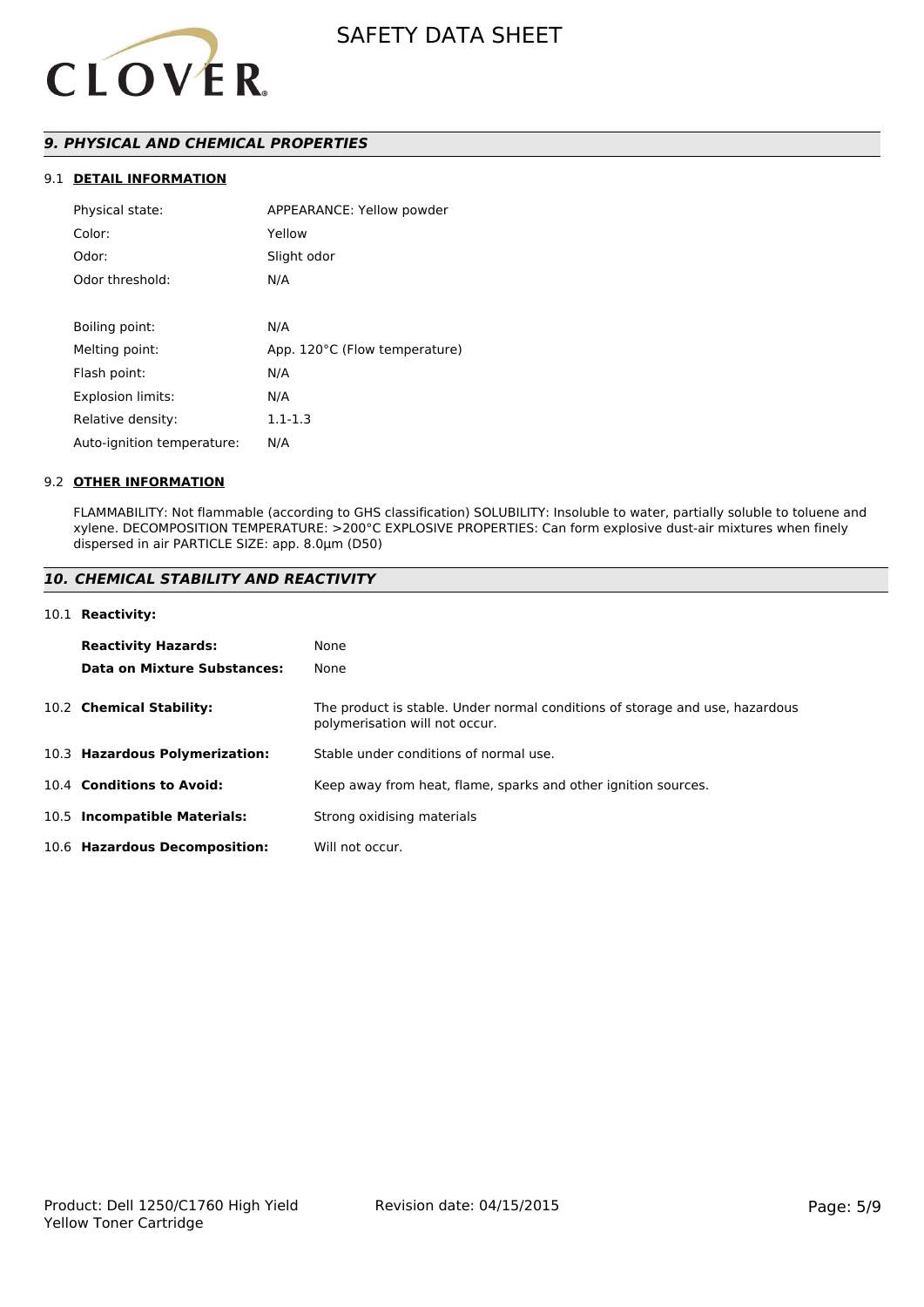

# *11. INFORMATION ON TOXICOLOGICAL EFFECT*

| <b>Mixtures:</b><br><b>Acute Toxicity:</b> | *data from toner with similar composition. **according to GHS classifications<br>Inhalation: LC50; inh-rat>1.45mg/L/4 hours*, not harmful. (maximum achievable concentration)<br>Ingestion: $LD50 > 2000$ mg/kg*, not harmful |
|--------------------------------------------|-------------------------------------------------------------------------------------------------------------------------------------------------------------------------------------------------------------------------------|
| <b>Skin Corrosion/Irritation:</b>          | Not classified as irritant* **                                                                                                                                                                                                |
| <b>Serious Eye Damage:</b>                 | Not classified as irritant* $**$                                                                                                                                                                                              |
| Inhalation:                                | N/A                                                                                                                                                                                                                           |
| <b>Sensitization:</b>                      | Not classified as a sensitizer $**$                                                                                                                                                                                           |
| <b>Mutagenicity:</b>                       | Ames test negative*                                                                                                                                                                                                           |
| <b>Carcinogenicity:</b>                    | N/A                                                                                                                                                                                                                           |
| <b>Reproductive Toxicity:</b>              | N/A                                                                                                                                                                                                                           |
| <b>STOT - Single Exposure:</b>             | N/A                                                                                                                                                                                                                           |
| <b>STOT - Multiple Exposure:</b>           | N/A                                                                                                                                                                                                                           |
| Ingestion:                                 | N/A                                                                                                                                                                                                                           |
| <b>Hazard Class Information:</b>           | N/A                                                                                                                                                                                                                           |
| <b>Mixture on Market Data:</b>             | N/A                                                                                                                                                                                                                           |
| Symptoms:                                  | N/A                                                                                                                                                                                                                           |
| <b>Delayed/Immediate Effects:</b>          | N/A                                                                                                                                                                                                                           |
| <b>Test Data on Mixture:</b>               | N/A                                                                                                                                                                                                                           |
| <b>Not Meeting Classification:</b>         | N/A                                                                                                                                                                                                                           |
| <b>Routes of Exposure:</b>                 | N/A                                                                                                                                                                                                                           |
| <b>Interactive Effects:</b>                | N/A                                                                                                                                                                                                                           |
| <b>Absence of Specific Data:</b>           | N/A                                                                                                                                                                                                                           |
| Mixture vs Substance Data: N/A             |                                                                                                                                                                                                                               |

# *12. ECOLOGICAL INFORMATION*

| 12.1 Eco toxicity:                  | N/A |
|-------------------------------------|-----|
| 12.2 Degradability:                 | N/A |
| 12.3 Bioaccumulation Potential: N/A |     |
| 12.4 Mobility in Soil:              | N/A |
| 12.5 PBT & vPvB Assessment:         | N/A |
| 12.6 Other Adverse Effects:         | N/A |

# *13. DISPOSAL CONSIDERATIONS*

#### **Disposal Information:**

 Dispose as a solid waste in accordance with local authority regulations. Empty container retains product residue.

## **Physical/Chemical Properties that affect Treatment:**

 Symbol: This product is not classified as dangerous Risk Phrases: This product is not classified according to the federal, state and local environmental regulations.

#### **Waste Treatment Information:**

Do not shred toner cartridge, unless dust-explosion prevention measures are taken. Finely dispersed particles may form explosive mixtures in air. Dispose of in compliance with federal, state, and local regulations.

#### **Personal Protection Required:**

N/A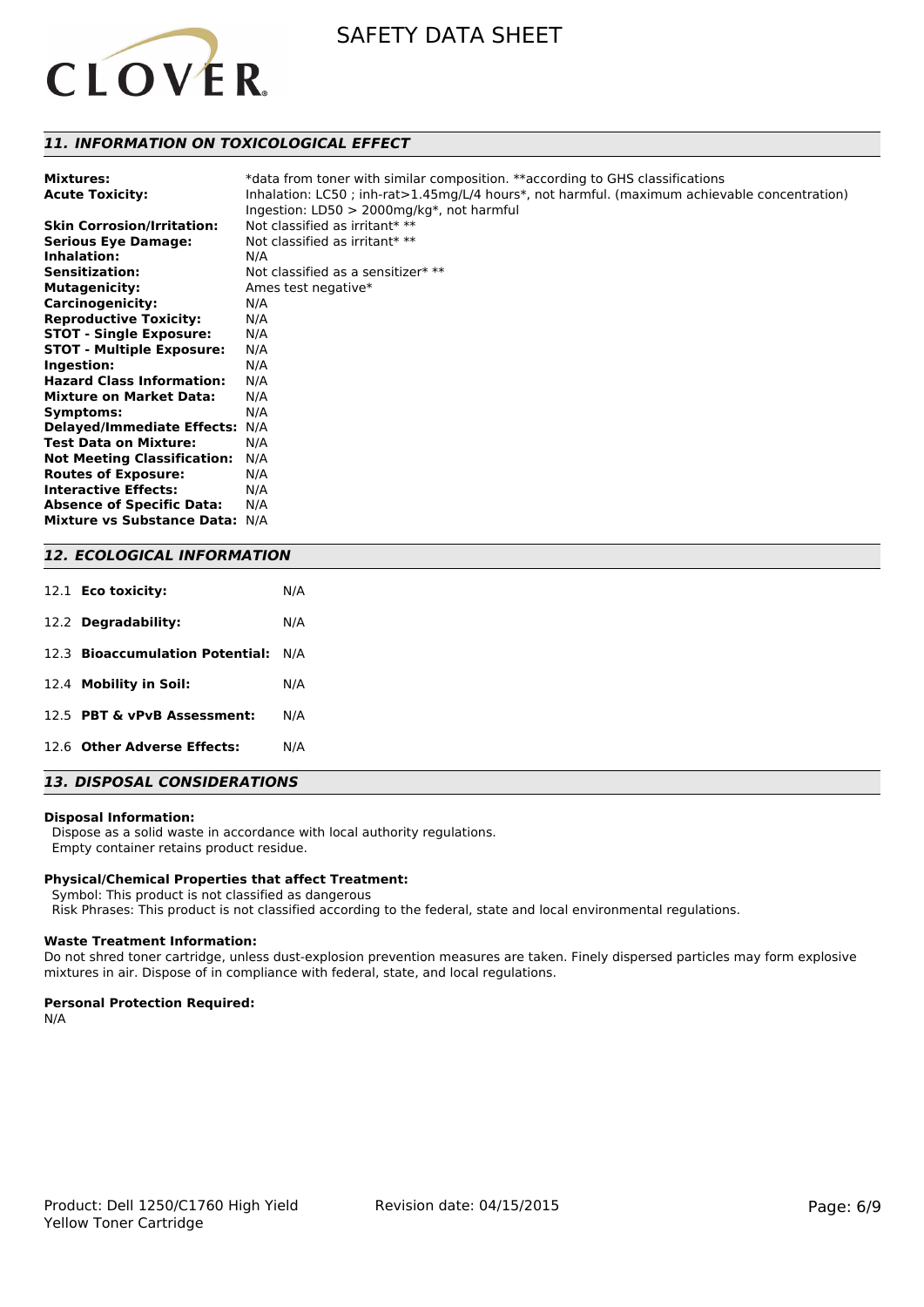

| <b>14. TRANSPORT INFORMATION</b>   |                                                                                                                                                                                                                                           |  |  |  |  |
|------------------------------------|-------------------------------------------------------------------------------------------------------------------------------------------------------------------------------------------------------------------------------------------|--|--|--|--|
| 14.1 <b>ID Number:</b>             | None                                                                                                                                                                                                                                      |  |  |  |  |
| 14.2 Shipping Name:                | None                                                                                                                                                                                                                                      |  |  |  |  |
| 14.3 Hazard Class:                 | None                                                                                                                                                                                                                                      |  |  |  |  |
| 14.4 Packing Group:                | None                                                                                                                                                                                                                                      |  |  |  |  |
| 14.5 Environmental Hazards:        | Not classified as environmentally hazardous under UN Model Regulations and marine pollutant<br>under IMDG Code.                                                                                                                           |  |  |  |  |
| 14.6 User Precautions:             | Handling such as exposure to water, rolling, falling, or giving shock to the container may result<br>in breakage of the inner bag and result in scattering of the mixture. Avoid direct sunlight and<br>hot places. (See also: Section 7) |  |  |  |  |
| 14.7 Bulk Transport:               | N/A                                                                                                                                                                                                                                       |  |  |  |  |
| <b>15. REGULATORY INFORMATION</b>  |                                                                                                                                                                                                                                           |  |  |  |  |
| 15.1 Regulatory Information:       | TSCA: All ingredients are on the inventory or exempt from listing.                                                                                                                                                                        |  |  |  |  |
|                                    | <b>EPA Regulatory Information: N/A</b>                                                                                                                                                                                                    |  |  |  |  |
|                                    | <b>CERCLA Reportable Quantity: N/A</b>                                                                                                                                                                                                    |  |  |  |  |
| 15.2 Superfund Information:        |                                                                                                                                                                                                                                           |  |  |  |  |
| <b>Hazard Categories:</b>          |                                                                                                                                                                                                                                           |  |  |  |  |
| Immediate: N/A                     |                                                                                                                                                                                                                                           |  |  |  |  |
| Delayed: N/A                       |                                                                                                                                                                                                                                           |  |  |  |  |
| Fire: N/A                          |                                                                                                                                                                                                                                           |  |  |  |  |
| <b>Pressure: N/A</b>               |                                                                                                                                                                                                                                           |  |  |  |  |
| <b>Reactivity: N/A</b>             |                                                                                                                                                                                                                                           |  |  |  |  |
|                                    | Section 302 - Extremely Hazardous: N/A<br>Section 311 - Hazardous: N/A                                                                                                                                                                    |  |  |  |  |
| 15.3 State Regulations:            | California Proposition 65: No constituent material is regulated.                                                                                                                                                                          |  |  |  |  |
| 15.4 Other Regulatory Information: | N/A                                                                                                                                                                                                                                       |  |  |  |  |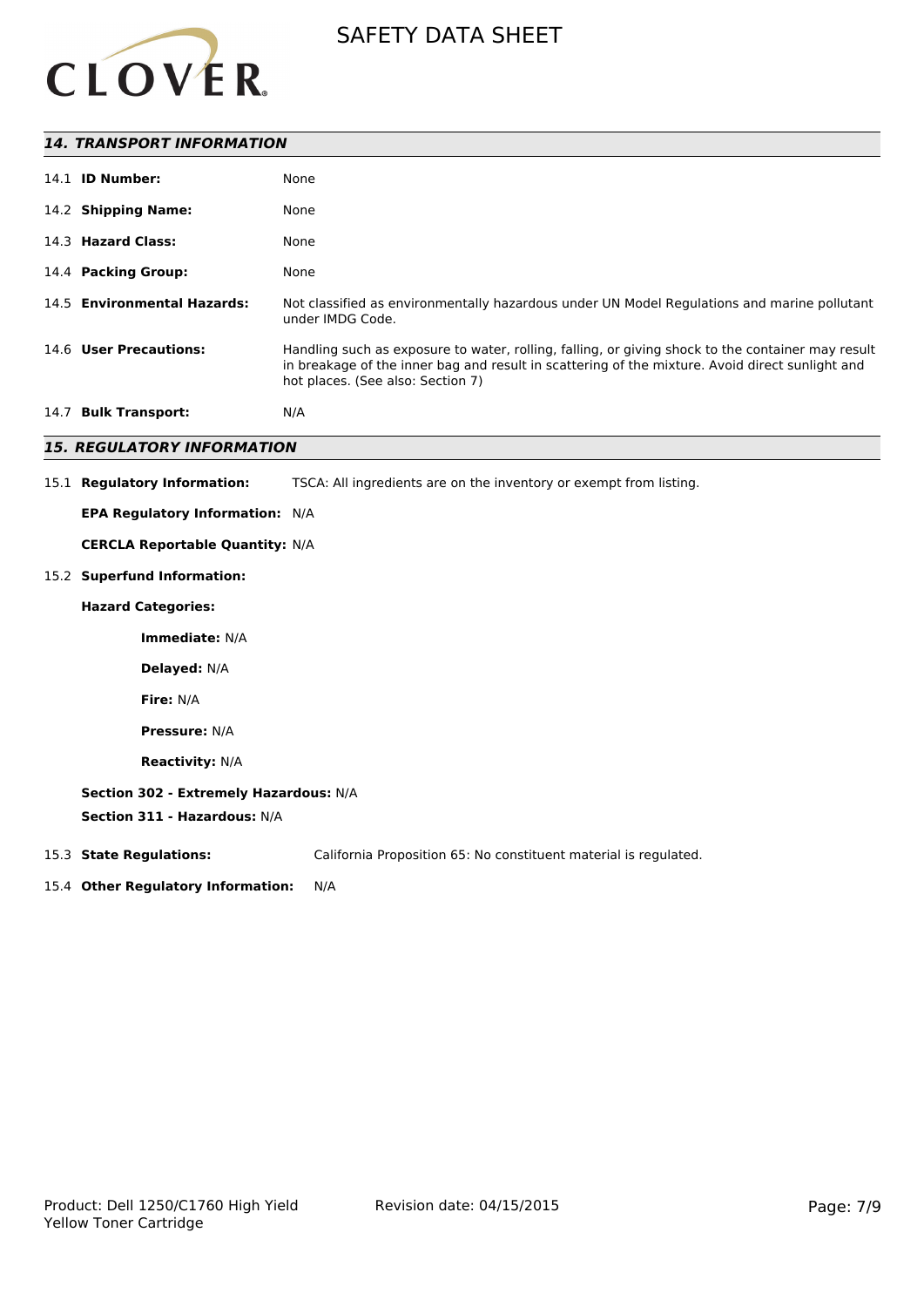

# *16. OTHER INFORMATION*

| <b>General Comments:</b>          | This information is based on our current knowledge. It should not therefore be construed as<br>quaranteeing specific properties of the products as described or their suitability for a particular<br>application |
|-----------------------------------|-------------------------------------------------------------------------------------------------------------------------------------------------------------------------------------------------------------------|
| <b>Creation Date of this SDS:</b> | 05/19/2015                                                                                                                                                                                                        |